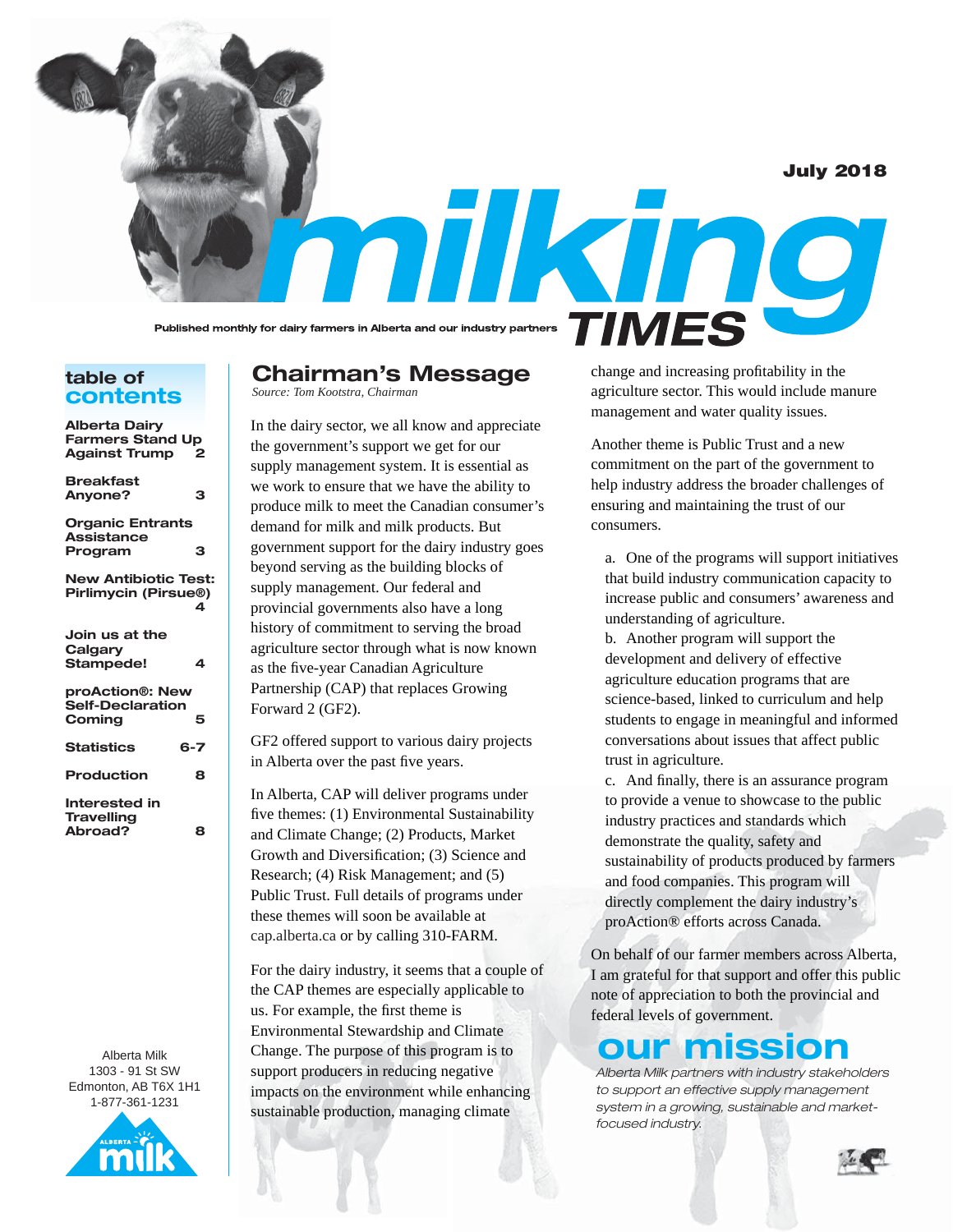

## **board of directors**

**Tom Kootstra**  Chairman 780-783-8789 North Region

**Albert Kamps** Vice Chairman 403-318-3031 Central Region

**Stuart Boeve** 2nd Vice Chairman 403-223-4916 South Region

**Gezinus Martens** 780-985-2147 North Region

**Miranda Verhoef** 403-848-4519 Central Region

**Lorrie Jespersen** 780-785-2121 Director at Large

**Martin Van Diemen** 403-738-4375 South Region

**Conrad Van Hierden** 403-553-2117 Director at Large

**Pieter Ijff** 403-227-4438 Director at Large

**Gert Schrijver** 403-742-1528 Director at Large

**Greg Debbink** 780-913-9173 Director at Large



# **Alberta Dairy Farmers Stand Up Against President Trump**

*Source: Karlee Conway, Communications Specialist* 

Alberta family dairy farms are recently getting caught in the crossfire regarding the North American Free Trade Agreement (NAFTA) and tariffs. The American dairy industry wants access to Canada to try to solve their serious over production concerns.

"Trump is picking on family farms like mine because the USA just has too much milk," says Albert Kamps, vice chairman of Alberta Milk and dairy farmer near Lacombe. "They are over producing and want to dump their oversupply in Canada but we're full." Tariffs are a way our farmers are protected against the heavily subsidized dairy coming into Canada. For example, American dairy farmers cheque's are subsided 73 per cent (or \$2.2 billion) from the government (Grey, Clark, Shih and Associates, 2017).

"What the American administration also doesn't tell you is that no tariffs are paid on the first 10 per cent of products. The USA only allows three per cent tariff free, but we're labeled as the bad guys." Kamps continues.

## **Lets stick to the facts**

- Canada has a five-to-one trade imbalance with the U.S. on dairy, meaning we import about five times more dairy than they do.
- The Canadian market is too small to make a dent in US overproduction.
- The state of Wisconsin produces more milk than all of Canada.
- American dairy farmers are subsidized \$22.2 billion (or 73% of their income)

• Let's not forget that Americans use tariffs as well (Tobacco: 350%, shelled peanuts: 160%)

• Deregulation will NOT lead to lower prices. EX. The price of milk in Canada is less than the USA (\$1.51/L to \$1.63/L). We've seen it time and time again, specifically in NZ and Australia.

Alberta Milk has fielded over 30 media calls with a reach of about five million Albertans. We also met with Minister Bilious, Minister of Economic Development and Trade and had the support of Minister Carlier speaking out and defending supply management.

DFC met with Prime Minister Trudeau in mid-June to discuss the dairy industry in relation to NAFTA. He continued to state his support for our dairy farmers and understands our deep concerns on this issue.



If you receive any media calls on this topic, please contact Karlee Conway at 780-577- 3305 or kconway@albertamilk.com.

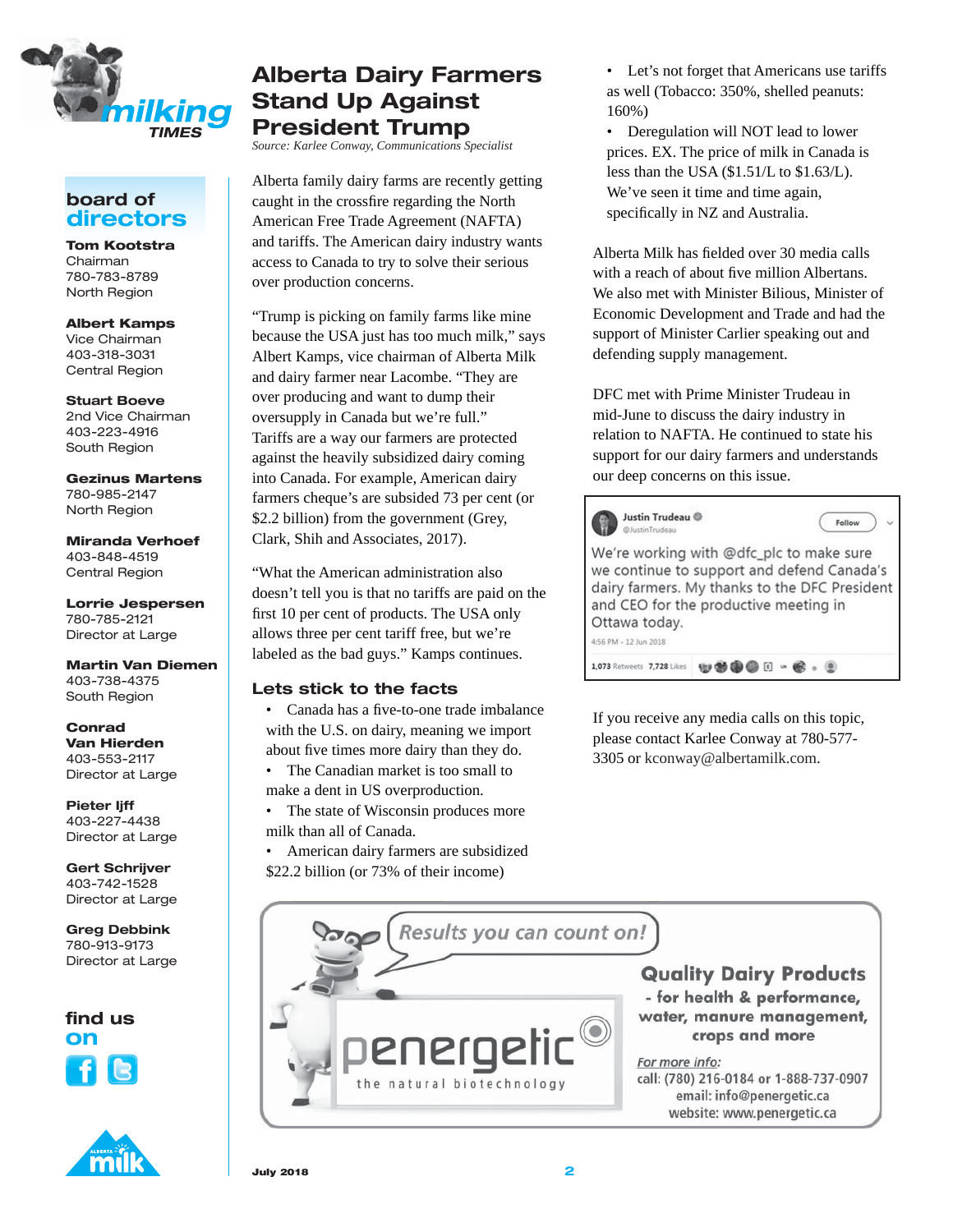# **Breakfast, Anyone?**

*Source: Karlee Conway, Communications Specialist* 

Our first Breakfast on the Dairy Farm event was on June 23. It was an outstanding success. There was great turnout from the central Alberta community. We would like to extend a huge thank you to the van der Gun Dairy, the Southern Alberta Holstein Club, the East of Olds Dairy Farmer Group, and the countless volunteers that made the event such a success. This was an outcome of hours of hard work from so many.

## **Upcoming Breakfasts**

Save the date! If you're in southern or northern Alberta, we'd love your support in helping promote our important events. Both events will offer a free hot breakfast and fun activities for attendees to enjoy. This is a great event to bring the whole family to.

- August 11 Fort MacLeod
- August 25 Leduc

For directions and more details about each event, please go to albertamilk.com.

# **Pol Butte Dairy**

COMPLETE HERD DISPERSAL

August 15, 2018 @ 10:30AM Coaldale, AB - AT THE FARM

160+ Head Baby calves - Milkers Current Rolling Herd Avg: 13 388kg milk 3.7 496 Fat 3.1 419 Protein BCA's: 301-301-296

**Sale Managers:**  Andrew Wildeboer: 403-348-9358 Harry Makkinga: 403-783-1274

#### **For Further Sale Info :**

Don Wright: 403-556-0842 Lee Simanton: 403-704-6692 Dale Bienert: 780-940-6792 John Muller: 403-394-8530

**Guys' contact info:** 403-315-4536 email: gysvandenpol@gmail.com

# **Organic Entrants Assistance Program**

*Source: Karlee Conway, Communications Specialist* 

Alberta Milk has introduced a new program to alleviate some of the startup costs associated with starting an organic dairy farm. Similar to the New Entrants Assistance Program, the Organic Entrants Assistance Program (OEAP) works by offering a quota loan at no cost to the successful applicants.

The program is open to any current nonlicensed dairy farm in Alberta and applications will be assessed on a first come, first served basis. You do not need to join this program to become an organic dairy farmer in Alberta. Similar to the NEAP, the process to qualify for the program consists of submitting a two-year financial business plan, a 10-year implementation plan, a risk mitigation plan, and a signed conditional approval letter from the applicant's financial institution agreeing to finance their operation. The location of the farm will also be part of the selection criteria with the goal to minimize transportation costs.

#### **Technical Elements of the Program**

• As organic producers have increased costs, participants in the OEAP will receive a transition premium of \$0.10 per litre of their milk for up to three years.

• They will receive three kilograms of loaned quota for every one kilogram purchased through the Quota Exchange, up to a maximum of 25 kilograms of loaned quota.

• The quota loan gradually expires beginning in the 11th year at a rate of 10 per cent per year and is reduced to zero at the end of year 19.

• While using the program, new entrants can expand up to 100 kg/day of total quota holdings, or about 71-100 cows (previously maximum 70 kg/day).

For more information, go to albertamilk.com.



**deadlines quota transfers** June 15, at 4:30 p.m.

**credit transfers** June 22, at 4:30 p.m.

# **wanted**

**Alberta Prime Beef**  buying all classes of Holstein steers and cows. Willing to trade Holstein heifers for your steers. Trucking available. Picture Butte, AB. Phone **Andy Houweling 403-308-8700 Tova Place 403-382-0716 Brett Houweling 403-382-7827 Offi ce 403-732-5644 Fax 403-732-4387**

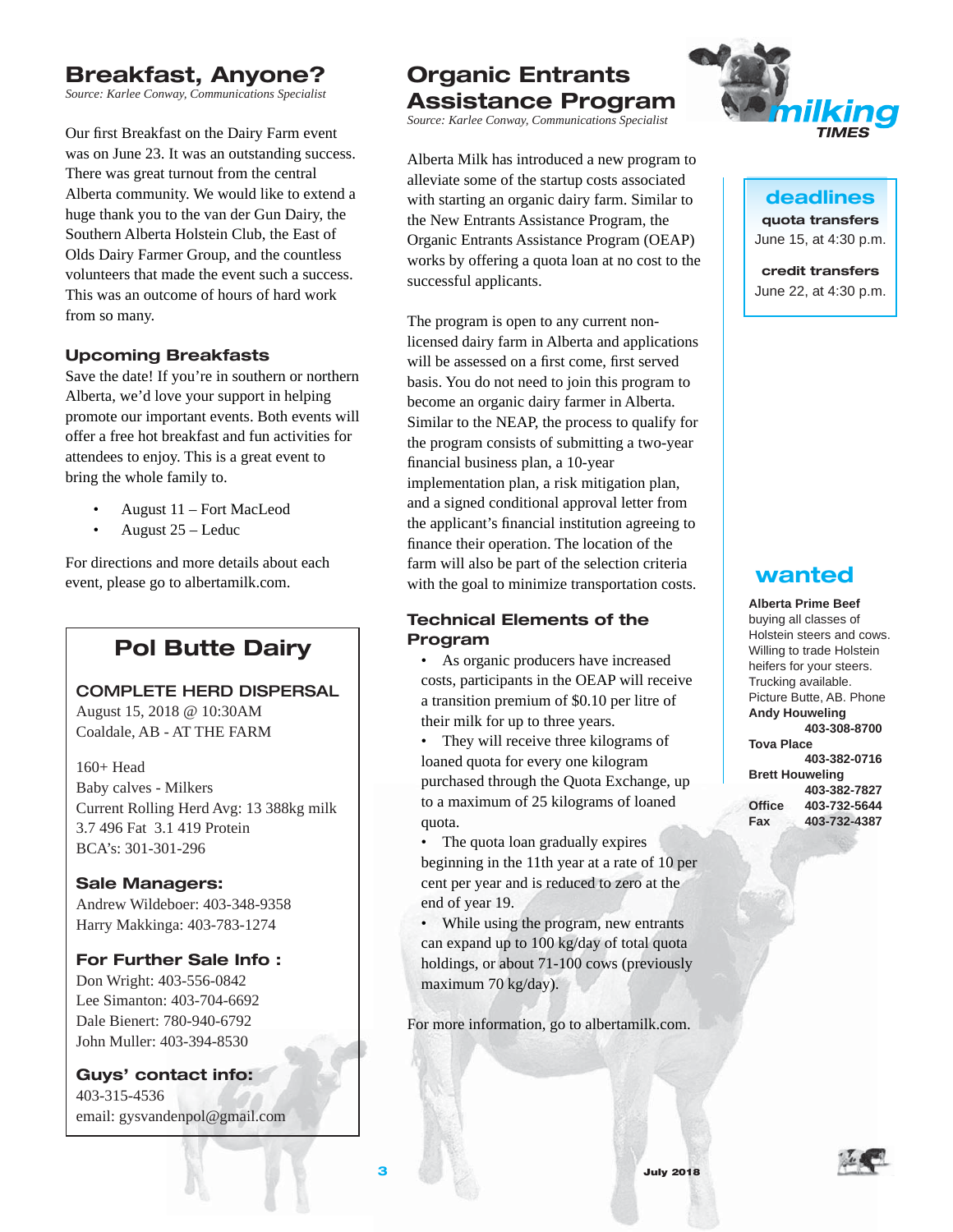

#### **for sale**

Top quality, registered Holstein bulls from very high-producing dams and the most popular sires. **Phone 403-227-2142.** 

Breeding age Holstein bulls. VG + EX dams, some over 300 BCA. Semen tested and guaranteed. **Phone Heini at 403-704-5716 or Markus at 403-783-0442.** 

Milking Registered Heifers and Breeding Age Registered Bulls for sale all the time. Only top sires used. **Phone 780-387- 5398 or 780-387-8128.** 

Holstein heifers, fresh or springing. **Phone 403-330-9558.**

Breeding age Jersey bulls. Dams many generations. VG, EX + high LPI. Make Holstein heifers easy to freshen. Rochester, AB. **Phone 780-698-2267.** 

Breeding age bulls available from top sires with high LPI and production. Tested for semen, Leukosis and BVD. Also, milking heifers and embryo's available **Phone 403-315-4536.**

Fresh, springing & open heifers for sale. **Phone 403-556-0842.** 

Breeding age Holstein bulls from dams scored VG/EX/ME and sired by high ranking sires. Semen tested and delivery avail. **Phone 780-689-9576.**

Milking heifers, springing heifers and milking cows. **Phone 403-507-9030.**

Holstein/Jersey crossbred heifer. Due to calve starting September. **Phone 403-388-8834 ext. 204.**



# **New Antibiotic Test: Pirlimycin (Pirsue®)**

*Source: Kelly Mauthe, Member Services Specialist*

Alberta Milk staff have received questions from producers about using pirlimycin (trade name Pirsue® - Zoetis) for mastitis treatments. Pirsue is approved for use in lactating dairy cattle in Canada and is indicated for the treatment of clinical and subclinical mastitis in lactating dairy cattle caused by *Staphlococcus aureus* and the treatment of subclinical mastitis is lactating dairy cattle caused by *Streptococcus dysgalactiae* and *Streptococcus uberis* (1). Milk taken from animals during treatment and within 48 hours after the latest treatment with this drug must not be used for food. Treated animals must not be slaughtered for use in food for at least 21 days after the latest treatment with this drug.

Alberta Milk and processors in Alberta routinely test for several different families of antibiotics as required by regulations. This testing happens for all truck loads at the processing plants and for the individual producer level at the Central Milk Testing (CMT) lab randomly either monthly or quarterly. The current testing of all milk samples detects for the beta-lactam family of drugs, the sulfa family and the tetracycline family.

Pirlimycin belongs to class of drugs called lincosamides which is closely linked to a larger class of drugs called macrolides. These families of drugs are not currently included in our routine testing. Therefore, the Board recently approved the purchase of test kits for the routine screening of pirlimycin at the CMT lab. The Charm pirlimycin test is very similar to the other current Charm quick test methods. Testing will start this summer.

Producers are encouraged to review their drug treatment protocols with their herd veterinarians to ensure that all treatments and drug withdrawal times are being met.

If you have any questions about antibiotic testing of raw milk, please feel free to contact Kelly Mauthe at Alberta Milk.

# **Join us at the Calgary Stampede!**

*Source: Kelsie Gilks, School and Agriculture Program Coordinator*

Alberta Milk will be at the Calgary Stampede again this year. Every year we set up both our Journey of Milk booth and the Milk and Cookie Shack. The Journey of Milk booth s a fun and interactive display to share positive industry information. The Milk and Cookie Shack is an initiative Alberta Milk has been a part of for many years, where we partner with Dare foods to sell a carton of milk and cookie for \$2 with the proceeds being donated to the Calgary Interfaith Food Bank. Since 2004 we've donated over \$140,000 thanks to this initiative.

If you're down in Calgary during the Stampede make sure you stop by and say hi!

We are also always looking for new producers to volunteer in the booth to share their knowledge of the industry. If you're interested in volunteering for 2019, please contact Kelsie at kgilks@albertamilk.com or 780.577.3327.

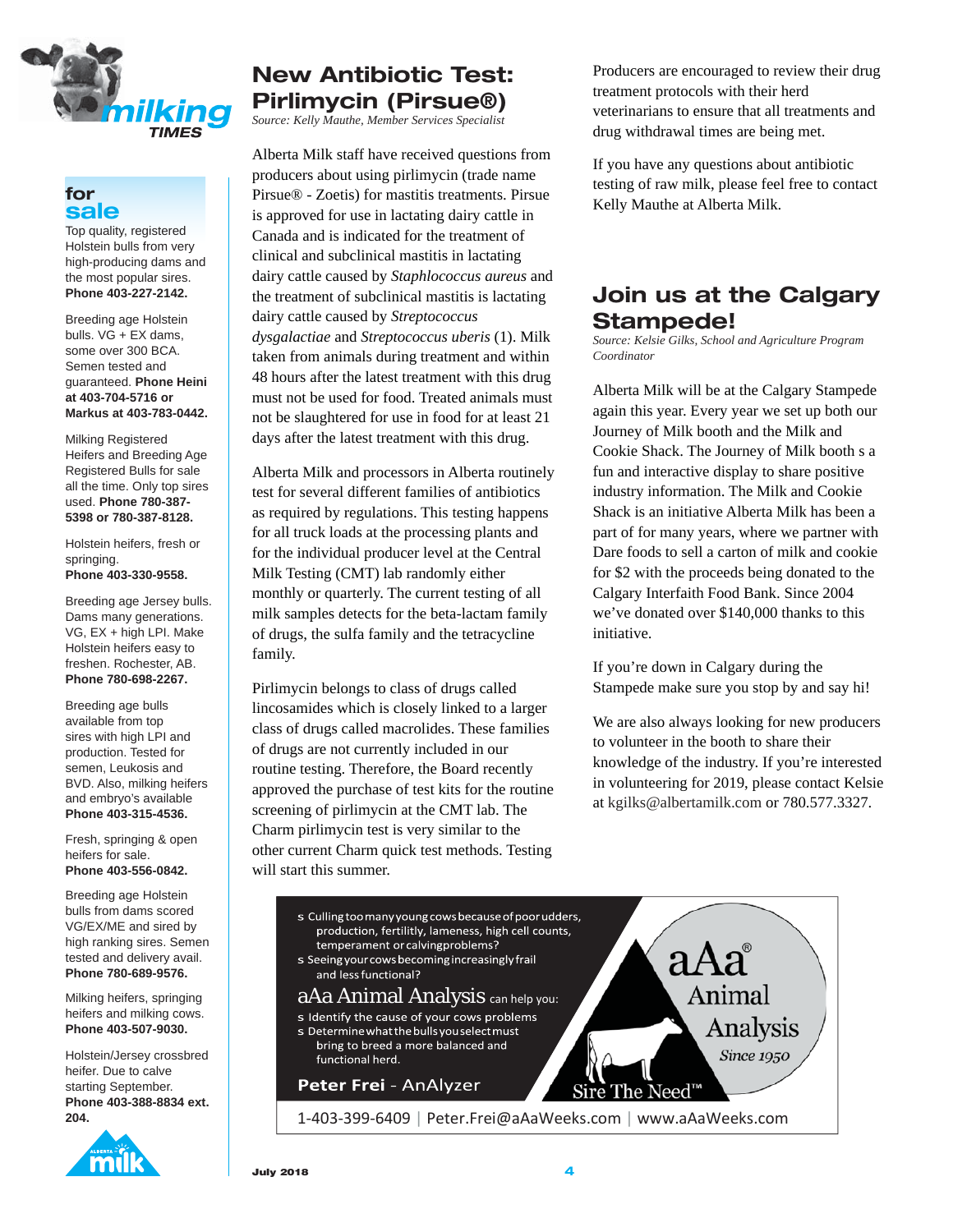# **proAction®: New Self-Declaration Coming**

*Source: Morgan Hobin, proAction® Coordinator*

The proAction® self-declaration ("self-dec") is a checklist that you as producers complete every other year, alternating with your full on-farm validation. The "self-dec" includes your review of:

- all Standard Operating Procedures (SOPs), Corrective Action Plans (CARs), Records and Log requirements being achieved on farm.
- progress with any outstanding CARs from a previous validation.

At the beginning of each calendar year, five percent of Alberta producers who are scheduled for a "self-dec" are randomly selected to complete an additional on-farm validation. The objective of this task is to maintain national standards, consistency and rigour in the proAction program.

#### **What is NEAS?**

All of your individual producer proAction activities are recorded in the National Electronic Administrative System (NEAS). If you have a NEAS account, you can:

- submit your self-declaration on-line
- access proAction resources
- use the SOP wizard to develop SOPs.

If you would like help to set up a NEAS account, please should contact Morgan Hobin at mhobin@albertamilk.com or 780-577-3318.

Producers will then be issued a user ID, temporary password and link to the website dairyproaction.ca.

## **Does the new "self-dec" just cover Food Safety/CQM?**

The self-declaration on Food Safety (CQM) will be expanded to include the new Animal Care and Traceability modules, effective September 1, 2018. The new version of the "self-dec" should be available for distribution effective July 1, 2018.

The Animal Care "self-dec" questions will cover such requirements as:

 $\blacktriangleright$  Full tails on cattle and tail docking log and;

 $\triangleright$  Cattle assessment peer report with subsequent corrective action plan, if needed.

The Traceability "self-dec" questions will cover such requirements as:

 $\triangleright$  Premise ID;

 $\triangleright$  Use of approved dairy tags, doubletagging animals;

 $\triangleright$  Recording of births, move-ins, on-farm disposal, tag retirement, animal import/ export, tag replacement/lost and cross reference log and;

 $\triangleright$  Reporting of births, move-ins, on-farm disposal, tag retirement, animal import/ export, tag replacement/lost and cross reference log to the national traceability database.





# **for sale cont'd**

5G bull, 1.5 years old. Registration # 12138879. **Phone 403-222-0000 ext. 281.** 

Used Good Nature milk pasteurizer. Dual 50 gallon tanks, needed to upsize. **Phone 403-634-8773.** 

Used 2002 Westfalia double 6, herringbone parlor, plate cooler, vacuum pump, air controlled gating, Metatron meters**. Phone or text Dave at 403-872-3051.**

2000 Gallon Stainless Steel Milk Tank for sale. Manufactured in 1995. Includes two 5 HP Coolers. In use as a milk tank until Saturday June 23. Located just south of Spruce Grove. **Phone 780-499-6083.**

JBS sawdust thrower. **Phone 403-348-9358**.

# **services**

Custom baling and wrapping 4x5 and 4x4 round bales. Available in central Alberta from Ponoka to Airdrie. Visit wrappedbale.ca. **Phone 403-559-4219.**

proAction is arriving fast. Do you have your SOP's ready? Let me help! Flat rate, farm consultation and writing of proAction SOP's. **Casey Morey; BSc Ag/ Food Bus. Mgmt. at 780-307-5378 or cmorey@ualberta.ca**

Hoof Tec hoof trimming Now trimming with two hoof trimmers on one upright hydraulic chute. **Phone Matt Hofstra 780-387-8718.**

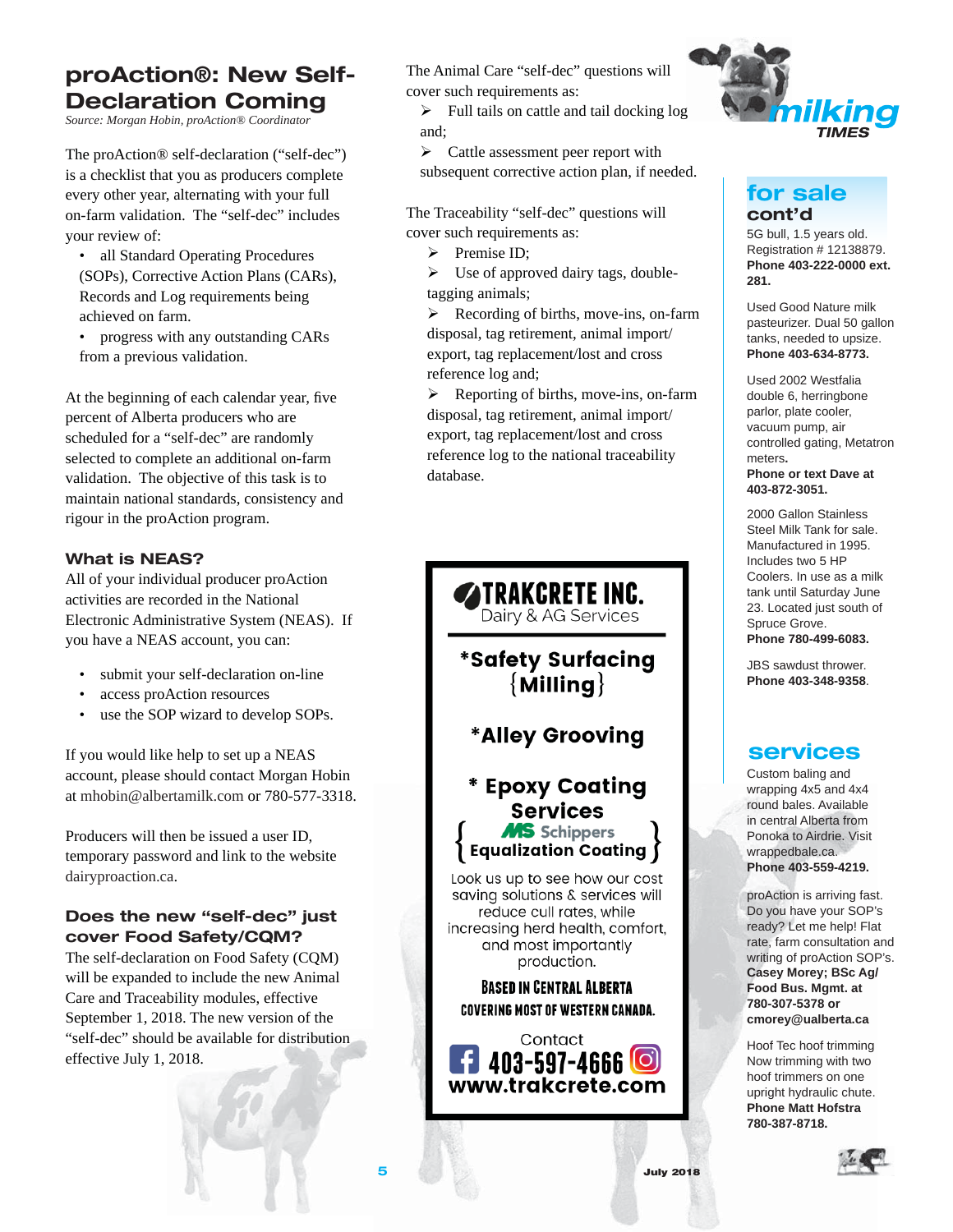



## **Producer Pool Additions/Deductions May 2018**

|                                                  | <b>Additions</b><br>$($ \$) | <b>Deductions</b><br>$($ \$) |
|--------------------------------------------------|-----------------------------|------------------------------|
| <b>Audit Adjustment</b>                          | 0.00                        | 0.00                         |
| <b>Bulk Tank Callibration</b>                    | 0.00                        | 2,955.00                     |
| <b>Discarded</b>                                 | 0.00                        | 27,259.93                    |
| PLR                                              | 147,392.37                  | 161,004.73                   |
| Interest                                         | 20,661.80                   | 234.42                       |
| Metering                                         | 62,603.28                   | 0.00                         |
| Organic                                          | 29,370.41                   | 0.00                         |
| Trucking                                         | 0.00                        | 1,150.00                     |
| Violations                                       | 78,968.15                   | 0.00                         |
| <b>Average Deductions</b><br>per Kg Total Solids |                             | (\$0.0157)                   |

Listed below are the Class 5 prices calculated by the Canadian Dairy Commission.

## **Class 5 Prices (\$kg) July 2018**

| Milk Class | <b>Butterfat</b>           | Protein | <b>Other Solids</b> |
|------------|----------------------------|---------|---------------------|
| Class 5a   | 7.4466                     | 4.9907  | 0.2173              |
| Class 5b   | 7.4466                     | 1.7584  | 1.7584              |
| Class 5c   | 7.9201                     | 1.4957  | 1.3244              |
| Class 5d   | contract by contract price |         |                     |
| Class 4m   | contract by contract price |         |                     |

| <b>Provincial Average Components</b><br><b>April 2018</b> |              |  |
|-----------------------------------------------------------|--------------|--|
| <b>Butterfat</b>                                          | 4.1390 kg/hl |  |
| Protein                                                   | 3.3366 kg/hl |  |
| <b>Other Solids</b>                                       | 5.7449 kg/hl |  |

# m

| <b>Average Milk Prices</b> |  |  |
|----------------------------|--|--|
|----------------------------|--|--|

| TPQ \$/hL |
|-----------|
| 76.58     |
| 77.54     |
| 77.05     |
| 75.03     |
| 77.29     |
| 77.08     |
| 79.91     |
| 79.26     |
| 77.11     |
| 75.05     |
| 76.36     |
| 78.49     |
|           |

## **2017-18 Quota Exchange and Credit Deadlines**

| Quota Transfer<br>Deadline Date | <b>Credit Transfer</b><br>Deadline Date | <b>Effective Date</b> |
|---------------------------------|-----------------------------------------|-----------------------|
| June 15, 2018                   | June 22, 2018                           | July 1, 2018          |
|                                 |                                         |                       |
| July 17, 2018                   | July 24. 2018                           | Aug. 1, 2018          |
| Aug. 17, 2018                   | Aug. 24, 2018                           | Sep. 1, 2018          |
| Sep. 17, 2018                   | Sep 24, 2018                            | Oct. 1, 2018          |
| Oct. 17, 2018                   | Oct. 24, 2018                           | Nov. 1, 2018          |
| Nov. 16, 2018                   | Nov. 23, 2018                           | Dec. 1, 2018          |

## **Provincial Milk Quality Averages**

| Month    | <b>Bacteria</b><br>Average (IBC) | <b>Somatic Cell</b><br><b>Count (SCC)</b> |
|----------|----------------------------------|-------------------------------------------|
| May 2018 | 23.834                           | 195.412                                   |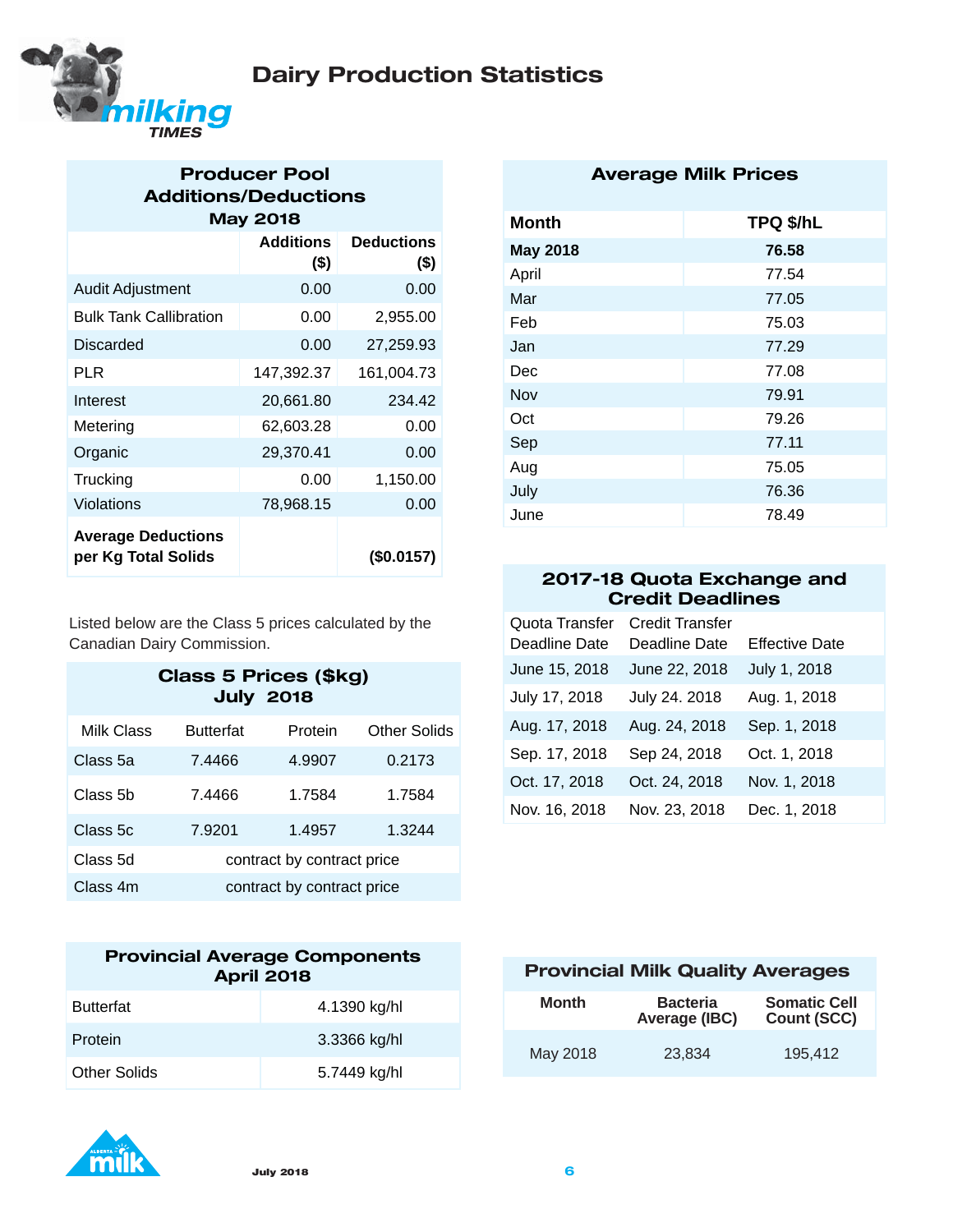# **Dairy Production Statistics**



# **Quota Exchange Daily Production Quota**

|                  | <b>Total Transferred</b> | <b>Clearing Price/kg</b> |
|------------------|--------------------------|--------------------------|
| <b>July 2018</b> | 77.50                    | \$41,020                 |
| June             | 60.64                    | \$41,000                 |
| May              | 88.63                    | \$40,375                 |
| Apr              | 193.08                   | \$39,675                 |
| Mar              | 51.09                    | \$38,130                 |
| Feb              | 119.02                   | \$36,500                 |
| Jan              | 127.80                   | \$35,900                 |
| Dec              | 132.20                   | \$35,925                 |
| Nov              | 104.50                   | \$36,990                 |
| Oct              | 105.91                   | \$38,000                 |
| Sep              | 166.98                   | \$38,625                 |
| Aug              | 103.67                   | \$38,005                 |

## **Underproduction Credit Transfers**

| Month            | Kg         | Price <sub>s</sub> /<br>eligible kg |
|------------------|------------|-------------------------------------|
| <b>June 2018</b> | 80,013.40  | \$9.39                              |
| May              | 101,045.67 | 10.26                               |
| April            | 85,421.27  | \$9.45                              |
| Mar              | 102,184.00 | \$6.90                              |
| Feb              | 99,197.91  | \$4.82                              |
| Jan              | 106,192.39 | \$3.96                              |
| Dec              | 115,276.91 | \$2.36                              |
| Nov              | 92,875.08  | \$2.14                              |
| Oct              | 83,041.16  | \$2.91                              |
| Sep              | 97,060.07  | \$5.05                              |
| Aug              | 77,280.96  | \$5.12                              |
| July             | 83,903.70  | \$5.17                              |

# **Quota and Milk Production Summary (BF kg) Month April May June July August** Status **Conducter Contract Contract Pre-Pooling Projected Projected Projected Alberta Butterfat Production (kg/day)** 92,733 91,918 92,149 91,044 90,992 **Provincial Quota (kg/day)** 91,090 89,059 89,572 88,965 89,731 **Producer Quota (kg/day)** 90,141 89,467 89,467 89,467 89,467 89,467 **Producer Quota + Incentive Credits (kg/day)** 90,141 89,467 89,467 89,467 92,354 **Cumulative Position (%)**  $-4.75\%$   $-4.47\%$   $-1.15\%$   $-0.95\%$   $-0.83\%$ **Producer Position (Days)** -4.95 -4.20 -3.37 -2.90 -2.92 **Provincial Position (Days)**  $-17.11$   $-16.50$   $-4.22$   $-3.52$   $-3.06$ **Penalty (kg)** 0 0 0 -3,066,139 0 0 0 **Western Milk Pool Butterfat Production (kg/day)** 264,559 259,922 260,411 257,140 256,308 **Pool Quota (kg/day)** 258,817 253,045 254,503 252,779 254,955 **Cumulative Position (%)\*** 4.58% -4.35% -1.07% -0.92% -0.88% **Penalty (kg)** 0000 0

\*The Western Milk Pool's (WMP's) limits on production are +0.50% and -1.50% of the WMP's rolling 12-month quota.